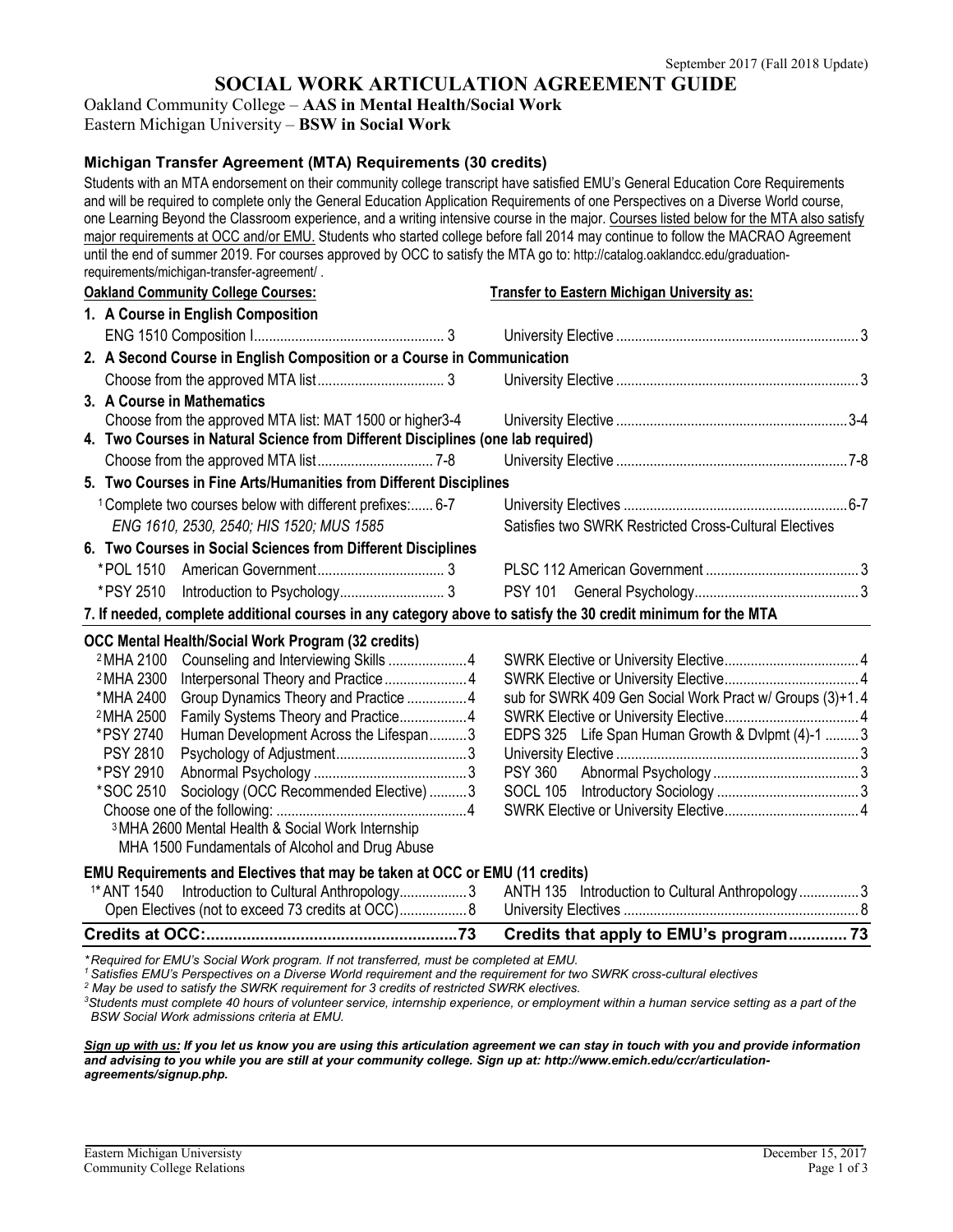**SOCIAL WORK ARTICULATION AGREEMENT GUIDE**

Oakland Community College – **AAS in Mental Health/Social Work**

Eastern Michigan University – **BSW in Social Work**

# **Admission Process for the Social Work Completion for Social Work Program at Program at Eastern Michigan University Eastern Michigan University**

## **Program Admission Process:**

The BSW has several admissions requirements which are designed to help you sort out whether or not the social work profession is the right choice for you.

- 1. Overall GPA of a 2.3 or higher at the time of admission to  $2.3$  SWRK 251 Self-Assessmt for Profession of the Social Work program.
- 2. Submission of an application which will be distributed in
- 3. Completion of 40 hrs. of post-high school volunteer, employment or internship experience in a human service
- 4. Completion of introductory social work courses: SWRK 120, SWRK 200, SWRK 222, and SWRK 251 with grades of "C" or higher.
- 5. Submission of a reflective essay completed in SWRK 251.
- 6. Meet with a BSW advisor to develop a Plan of Study and review progress to date.

*Students may register in SWRK 120, 200, 222 and 251 at EMU while attending OCC in order to complete these courses before* **starting the professional sequence at EMU. Students receiving**  $f$ inancial aid should contact the Financial Aid Office to ask about  $options for financial aid.$ 

#### *Enrollment in SWRK course offerings is limited. Apply to must be completed at EMU to bring the program total to 124 EMU early and register for courses as soon as permitted. credits.*

|            | <b>Pre-Admission Requirements</b>                               | (10 credits) |
|------------|-----------------------------------------------------------------|--------------|
|            | <sup>2</sup> SWRK 120 Intro to Social Work Serv & Prof Roles  3 |              |
| 2 SWRK 200 | Human Diversity & Social Justice 3                              |              |
| 2 SWRK 222 | Social Welfare Policies & Services  3                           |              |
|            | 33 SWRK 251  Self-Assessmt for Profession of Social Work 1      |              |

| Submission of an application which will be distributed in | <b>Major Requirements</b> | $(41 \text{ credits})$                                            |
|-----------------------------------------------------------|---------------------------|-------------------------------------------------------------------|
| <b>SWRK 251</b>                                           |                           | SWRK 315 Theoretical Bases for Social Work Prac 3                 |
| Completion of 40 hrs. of post-high school volunteer,      | <b>SWRK 317</b>           | Foundations of Social Work Practice 3                             |
| employment or internship experience in a human service    |                           | SWRK 318 Practice I - Skill Integration Seminar 1                 |
| setting.                                                  |                           | SWRK 319W Writing for Agency Practice3                            |
| Completion of introductory social work courses: SWRK      |                           | <sup>1</sup> SWRK 350L2 Generalist SW Pract: Orgs & Communities 3 |
| 120, SWRK 200, SWRK 222, and SWRK 251 with grades         | <b>SWRK 405</b>           | Analysis & Change of Soc Welfare Policies3                        |
| of "C" or higher.                                         | <b>SWRK 408</b>           | Generalist SW Pract: Individuals & Fam  3                         |
| Submission of a reflective essay completed in SWRK 251.   | <b>SWRK 430</b>           | Social Work Evaluation & Research  4                              |
| Meet with a BSW advisor to develop a Plan of Study and    | <b>SWRK 450</b>           | Social Work Practice wi Women & Girls 3                           |
| review progress to date.                                  | <b>SWRK 451</b>           | Social Work Practice wi People of Color3                          |
|                                                           |                           |                                                                   |
|                                                           |                           |                                                                   |

| Minimum Credits to Graduate: 124 |  |
|----------------------------------|--|

*Note: If fewer than 73 credits are transferred, additional credits* 

*<sup>1</sup> Satisfies the Learning beyond the Classroom general education requirement.*

*<sup>2</sup> Students may concurrently register in SWRK 120, 200, 222 and 251 at EMU while attending OCC; or take during the spring/summer semester prior to starting the Social Work sequence at EMU. These courses are pre-requisites for all upper division SWRK courses. <sup>3</sup> Students will apply for admission to the Social Work program while enrolled in SWRK 251.*

**NOTE:** Students in this program are granted a waiver of the University requirement that students may not earn "more than 60 credit hours in one subject area (prefix)." **Students in this program may earn up to (but not exceed) 60 hours in** "SWRK" credit towards graduation. Only "SWRK" courses taken at EMU will count towards the 60 hour requirement.